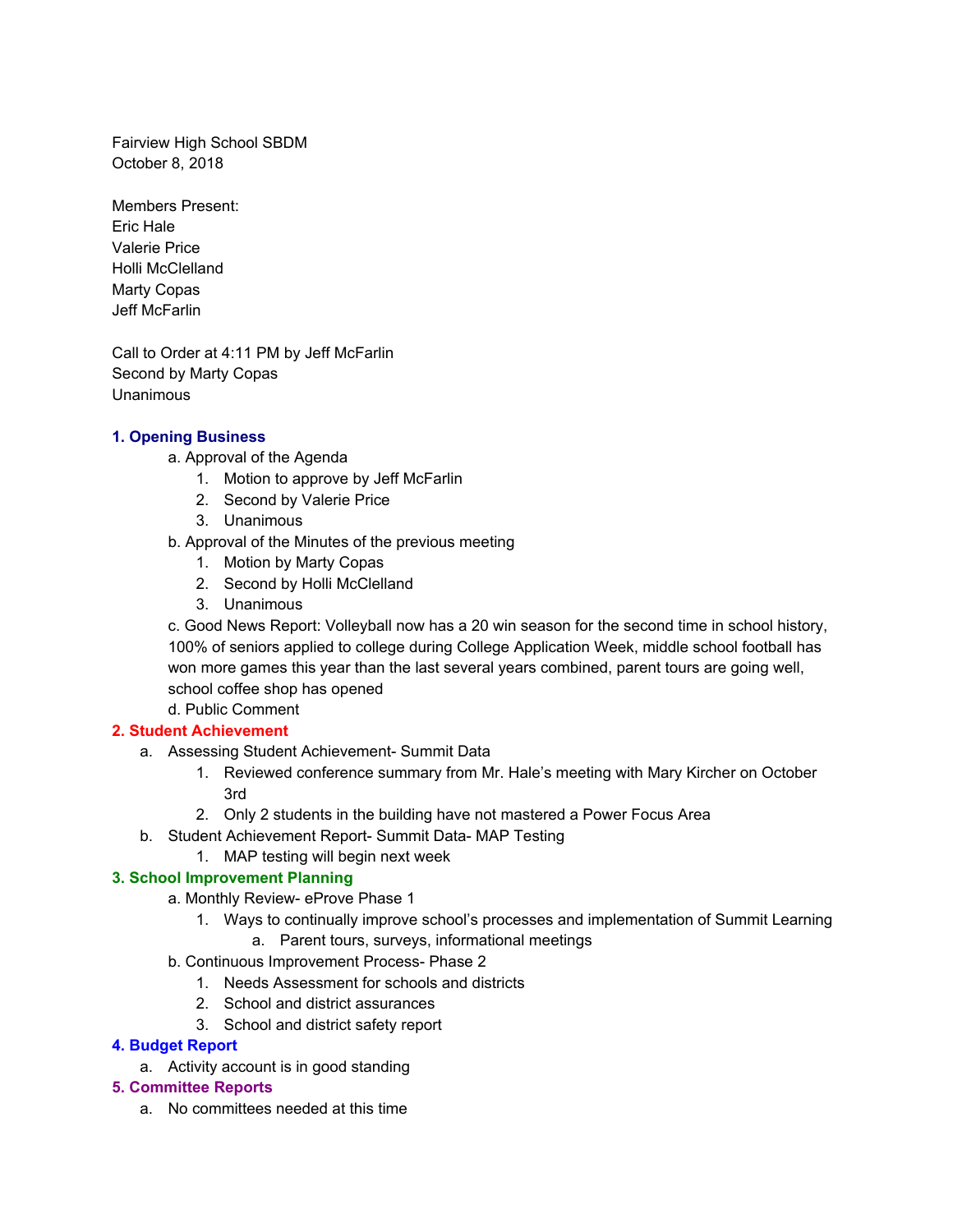## **6. Bylaw or Policy Review/Readings/Adoption**

- a. Review Grading Policy
	- 1. Reviewed policy due to the end of the first nine weeks approaching
	- b. Review Bylaws
		- 1. No changes in bylaws

### **7. Old Business- Meetings**

#### **8. New Business**

- a. Test Scores
- b. Schedule Changes
	- 1. Double-planning will be used as PLT for one period

### **9. Ongoing Learning**

a. Fall Conference Summit October 22-23 in Louisville

#### **10. Upcoming Deadlines Phase Two October 1-November 1:**

- Needs Assessment for schools and districts
- School and District Assurances
- School and District Safety Report

## **11. Adjournment**

Motion to adjourn at 5:35 PM by Valerie Price Second by Jeff McFarlin Unanimous

## **ASSESSING STUDENT ACHIEVEMENT (Under item 2a)**

The council's number one job is to improve student achievement. By the beginning of October, KDE will have released the 2018 State Assessment data. Your school council is required by law to analyze the data. Pay special attention to the performance of gap groups. Phase Three of CSIP Planning includes creating a detailed plan explicitly addressing strategies, activities, and a schedule to eliminate gaps.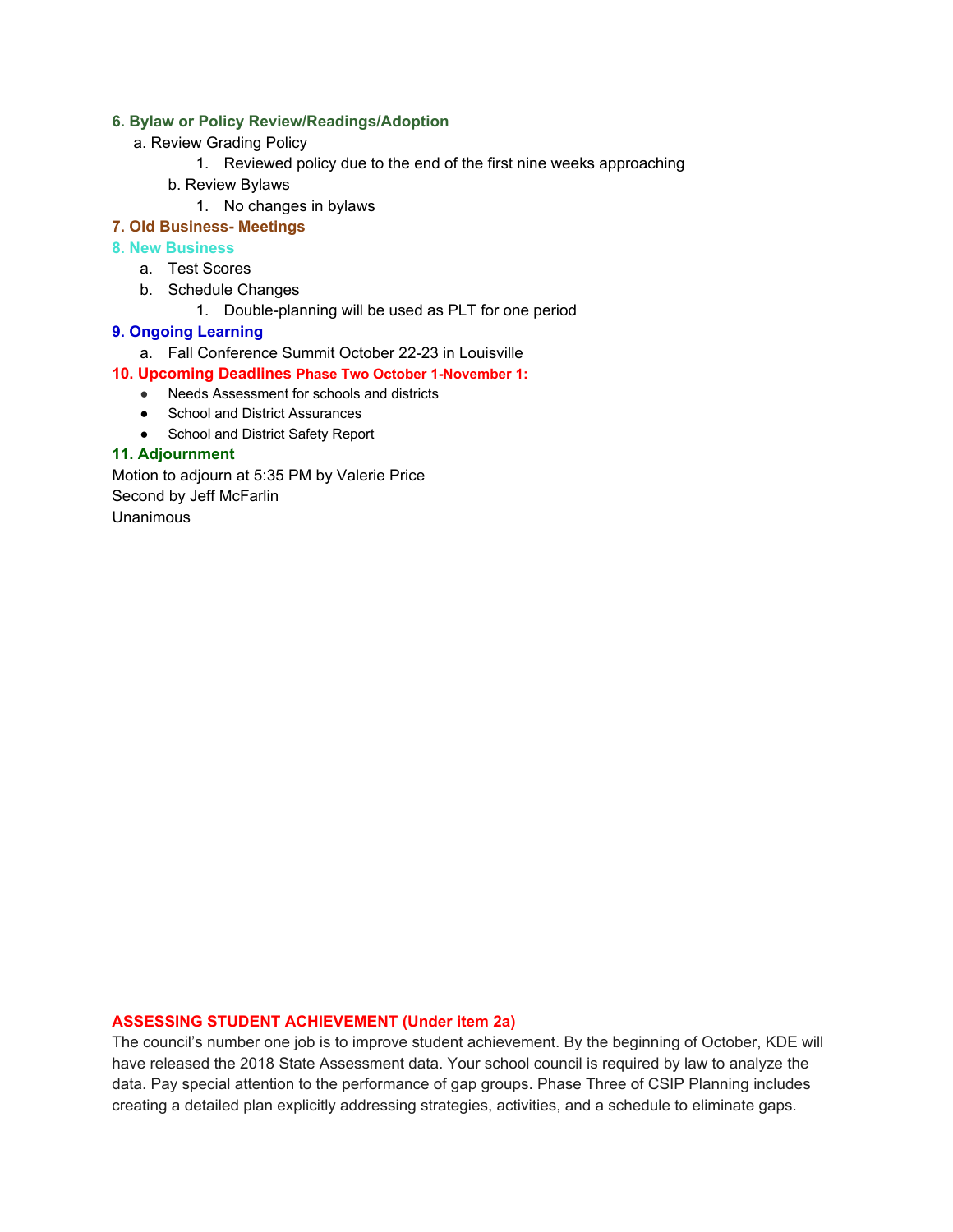\*Please see the bottom of the Newsletter for details about KASC's Test Score Graphing Service and Gap Analysis Graphs.

## **STUDENT ACHIEVEMENT REPORT (Under item 2b)**

Our recommendation is that the council hears a report from the principal six times a year (August,**October,** December, February, April, June) on the following:

- The number of students not performing at grade level and/or not meeting the expected standards. **Important note:** This report must only be numbers of students; the council cannot discuss individual students.
- The number of students broken down by group: gender; free and reduced lunch; minority groups; disabilities.
- A comparison of the numbers from previous reports.
- What efforts are being made to help students perform on grade level and/or meet expectations?

**MAP Data [Organizer](https://kasc.us1.list-manage.com/track/click?u=ac8f71031575e221281ae3fd2&id=f8857ca582&e=39b08842fa)** from KASC. For elementary and middle schools using MAP as a diagnostic tool, KASC has created additional reports to show growth and correlate with Kentucky standards.

#### **SCHOOL IMPROVEMENT PLANNING, MONTHLY REVIEW (Under item 3a)**

Stay informed about the progress that is being made implementing the current improvement plan by reviewing the following:

- Last month What activities were completed last month? What impact did that have on students? Staff? Family/Community?
- This month What activities are being completed this month? What does the council need to know about that?
- Next month What activities are coming up next month? Does the staff have everything they need to be successful?

#### **SCHOOL IMPROVEMENT PLANNING, CONTINUOUS IMPROVEMENT (Under Item 3b)**

eProve is the platform for the CSIP and CDIP documents. The Continuous Improvement Process is explained on KDE's [website.](https://kasc.us1.list-manage.com/track/click?u=ac8f71031575e221281ae3fd2&id=163ecf2a1e&e=39b08842fa) The upcoming deadlines are found in the Deadlines section of the newsletter.

## **POLICY REVIEW (Under item 6a)**

#### **Emergency Plan Policy**

School councils are required to have an Emergency Plan and Policy. (KRS 158.162) KASC has a resource that includes a checklist and issues to consider to help guide you through this plan and policy. This guide is on the members only section of our [website.](https://kasc.us1.list-manage.com/track/click?u=ac8f71031575e221281ae3fd2&id=ff6803d7e1&e=39b08842fa) Please email Ruth if you need your user name and password. (Phase two of CSIP Planning includes completing the School Safety Report.)

#### **BYLAW REVIEW (Under item 6b)**

This would be a good time to check your bylaws for rules on regular and special meetings and open and closed sessions. KASC has a handout on the Open Meetings Law, email Ruth if you would like a copy. KASC's Meetings Kit includes advice on regular meetings, special meetings, agendas, closed sessions, committee charges, and minutes. You can find an order form [here](https://kasc.us1.list-manage.com/track/click?u=ac8f71031575e221281ae3fd2&id=78a448b445&e=39b08842fa).